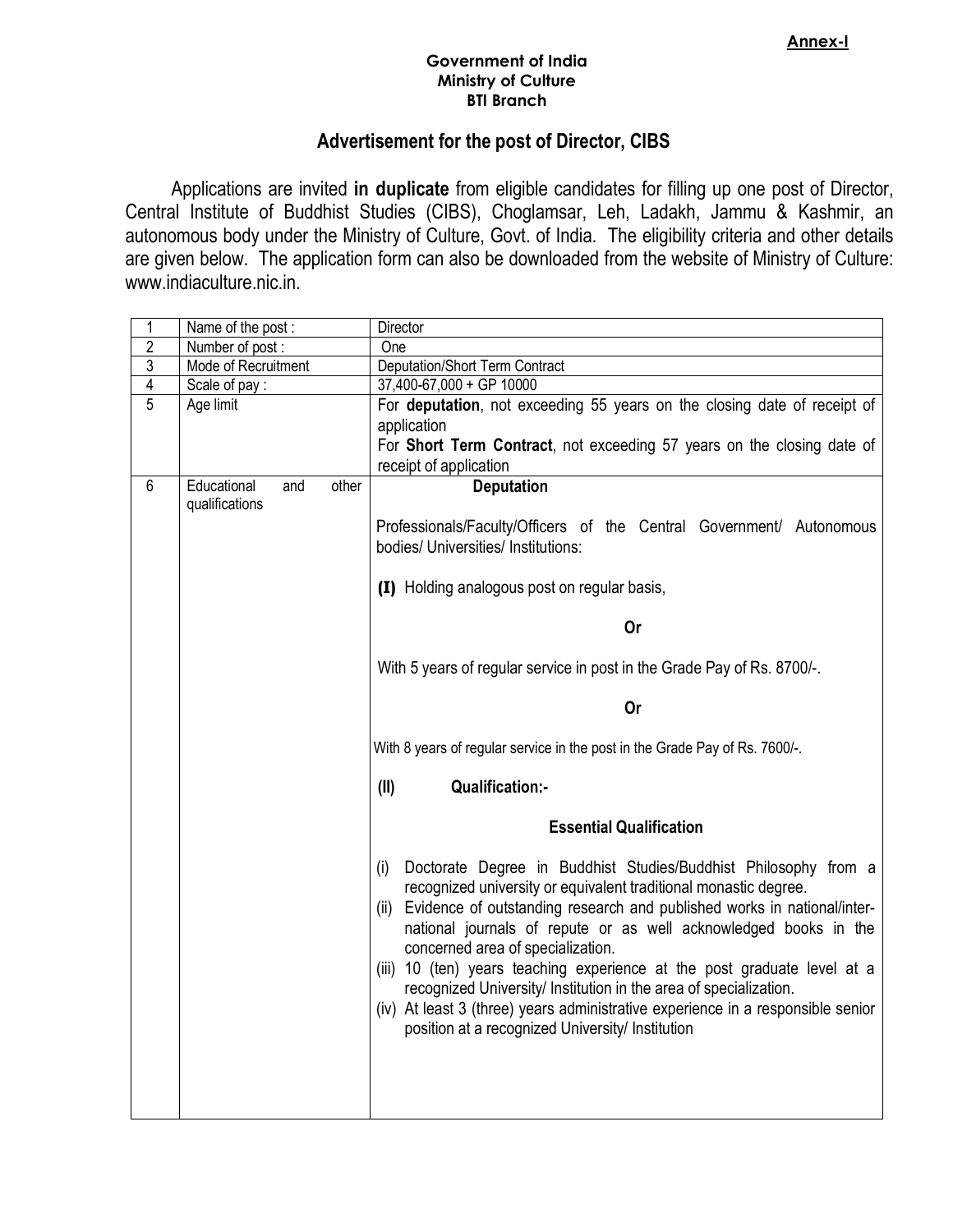|    |                              | <b>Desirable Qualification:</b>                                                                                                                                                                                                                                                                                                                                                                                                                                                                                                      |  |  |  |  |  |  |
|----|------------------------------|--------------------------------------------------------------------------------------------------------------------------------------------------------------------------------------------------------------------------------------------------------------------------------------------------------------------------------------------------------------------------------------------------------------------------------------------------------------------------------------------------------------------------------------|--|--|--|--|--|--|
|    |                              | Knowledge and fluency in written and spoken Hindi and English<br>languages.                                                                                                                                                                                                                                                                                                                                                                                                                                                          |  |  |  |  |  |  |
|    |                              | <b>Short Term Contract</b>                                                                                                                                                                                                                                                                                                                                                                                                                                                                                                           |  |  |  |  |  |  |
|    |                              | <b>Qualification:</b> As prescribed for deputation                                                                                                                                                                                                                                                                                                                                                                                                                                                                                   |  |  |  |  |  |  |
|    |                              | Note I:- The term of appointment on deputation shall be for a period of 3 years. The<br>term may be extended for a period not exceeding 2 years or the date of retirement of<br>such an incumbent in his parent cadre whichever is earlier subject to satisfactory<br>performance to be reviewed by the Board of Management & with the approval of<br>ACC.                                                                                                                                                                           |  |  |  |  |  |  |
|    |                              | Note II:-Appointment on Short Term Contract shall be for a period of 3 years and<br>may be extended for a period not exceeding 2 years subject to satisfactory<br>performance to be reviewed by the Board of Management and with the approval of<br>ACC and maximum age limit of 62 years.                                                                                                                                                                                                                                           |  |  |  |  |  |  |
|    |                              | Note III:-In case of appointment on Short Term Contract basis, the terms and<br>conditions of the incumbent of the post shall be as applicable to Group 'A' officer of<br>the Central Government holding analogous post.                                                                                                                                                                                                                                                                                                             |  |  |  |  |  |  |
| 8  | Duties and Responsibilities: | i.<br>Chief Executive and Administrative Officer of the Institute.<br>Member Secretary of the Board of Management of the Institute.<br>ii.<br>iii.<br>Custodian of the funds and securities of the Institute.                                                                                                                                                                                                                                                                                                                        |  |  |  |  |  |  |
| 9  | Place of duty:               | Central Institute of Buddhist Studies (CIBS), Choglamsar, Leh, Ladakh,<br>Jammu & Kashmir                                                                                                                                                                                                                                                                                                                                                                                                                                            |  |  |  |  |  |  |
| 10 | Last Date:                   | Duly filled in applications (in duplicate) complete in all respect, forwarded<br>through proper channel by the concerned organisation in case of<br>departmental candidate, should reach Sh. Yash Veer Singh, Under Secretary,<br>BTI Branch, Puratatva Bhawan, D-Block (2 <sup>nd</sup> floor), GPO Complex, INA, New<br>Delhi – 110023 within 60 days from the date of publication of the<br>advertisement for this post in the Employment News/Rozgar Samachar/The<br>Times of India/Hindustantimes/Navbharattimes/Dainik Jagran. |  |  |  |  |  |  |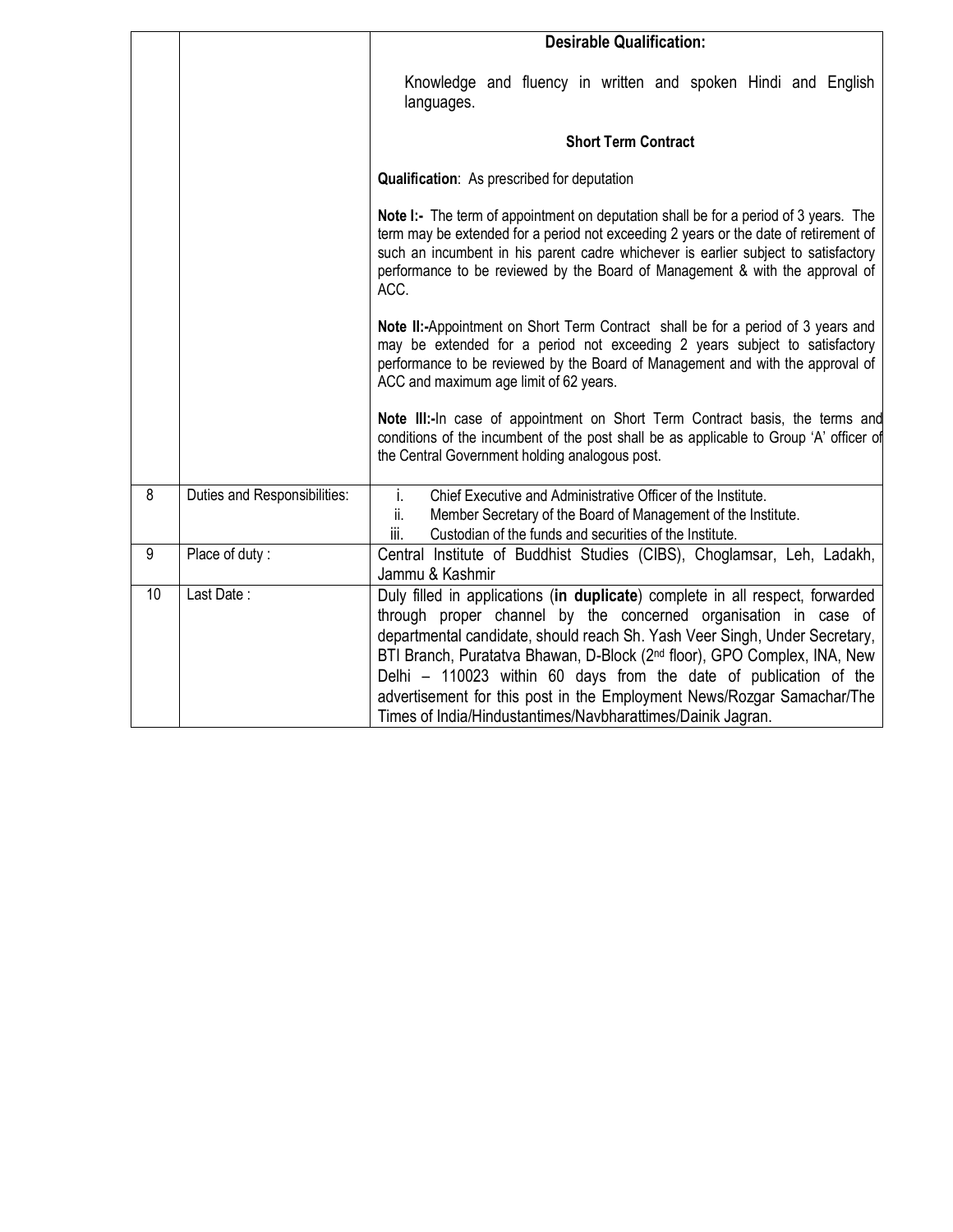## Application for the post of Director, Central Institute of Buddhist Studies (CIBS), Choglamsar,Leh, Ladakh, Jammu & Kashmir

| 1                       |                                                                                                                                                                                                                                                        | Name in Block letters                                                           |  |              |                                                                                                     |  |      |                                                                                                                   |              | Affix recent passport size    |    |  |
|-------------------------|--------------------------------------------------------------------------------------------------------------------------------------------------------------------------------------------------------------------------------------------------------|---------------------------------------------------------------------------------|--|--------------|-----------------------------------------------------------------------------------------------------|--|------|-------------------------------------------------------------------------------------------------------------------|--------------|-------------------------------|----|--|
| 2                       |                                                                                                                                                                                                                                                        | Address /Tel No./E-mail ID                                                      |  |              |                                                                                                     |  |      |                                                                                                                   |              | Photograph duly attested      |    |  |
| 3                       |                                                                                                                                                                                                                                                        | Date of Birth (in Christian era)                                                |  |              |                                                                                                     |  |      |                                                                                                                   |              |                               |    |  |
| 4                       | application                                                                                                                                                                                                                                            | Age as on closing date of receipt of                                            |  |              |                                                                                                     |  |      |                                                                                                                   |              |                               |    |  |
| 5                       | <b>Educational and other Qualifications</b><br>(If any qualification has been treated as equivalent to the one prescribed in the rules, state the authority for the same and attach<br>attested photocopies of the testimonials alongwith application) |                                                                                 |  |              |                                                                                                     |  |      |                                                                                                                   |              |                               |    |  |
|                         |                                                                                                                                                                                                                                                        |                                                                                 |  |              | Qualifications required                                                                             |  |      | Qualifications/Experience possessed<br>(Attach attested photocopies of the testimonials<br>alongwith application) |              |                               |    |  |
|                         | Essential:<br>(i)                                                                                                                                                                                                                                      |                                                                                 |  |              |                                                                                                     |  |      |                                                                                                                   |              |                               |    |  |
|                         |                                                                                                                                                                                                                                                        | (ii)                                                                            |  |              |                                                                                                     |  |      |                                                                                                                   |              |                               |    |  |
|                         |                                                                                                                                                                                                                                                        | (iii)                                                                           |  |              |                                                                                                     |  |      |                                                                                                                   |              |                               |    |  |
|                         |                                                                                                                                                                                                                                                        | (iv)                                                                            |  |              |                                                                                                     |  |      |                                                                                                                   |              |                               |    |  |
|                         |                                                                                                                                                                                                                                                        | (v)                                                                             |  |              |                                                                                                     |  |      |                                                                                                                   |              |                               |    |  |
|                         |                                                                                                                                                                                                                                                        | Desirable :                                                                     |  |              |                                                                                                     |  |      |                                                                                                                   |              |                               |    |  |
| 6.                      | Please state clearly whether in the light of entries made by you above, you<br>meet the requirements of the post.                                                                                                                                      |                                                                                 |  |              |                                                                                                     |  |      |                                                                                                                   |              |                               |    |  |
| 7.                      |                                                                                                                                                                                                                                                        | Details of Employment, in chronological order.                                  |  |              |                                                                                                     |  |      |                                                                                                                   |              |                               |    |  |
| Name of<br>Organisation |                                                                                                                                                                                                                                                        | Status of organisation<br>(Central Govt/State<br>Govt/Autonomous/<br>University |  | Post<br>held | Nature of employment ie.<br>Ad-hoc or temporary or<br>quasi-permanent or<br>permanent or deputation |  | From | To                                                                                                                | Scale of Pay | Nature<br>duties<br>performed | of |  |
|                         |                                                                                                                                                                                                                                                        |                                                                                 |  |              |                                                                                                     |  |      |                                                                                                                   |              |                               |    |  |
| 8                       | Additional information, if any, which you would like to mention in<br>support of your suitability for the post.                                                                                                                                        |                                                                                 |  |              |                                                                                                     |  |      |                                                                                                                   |              |                               |    |  |
| 9                       | Whether belongs to SC/ST                                                                                                                                                                                                                               |                                                                                 |  |              |                                                                                                     |  |      |                                                                                                                   |              |                               |    |  |
| 10                      | List of documents attached (All documents should be duly attested. Application should be continuously page numbered)                                                                                                                                   |                                                                                 |  |              |                                                                                                     |  |      |                                                                                                                   |              |                               |    |  |
| Name of the documents   |                                                                                                                                                                                                                                                        |                                                                                 |  | Page No      |                                                                                                     |  |      |                                                                                                                   |              |                               |    |  |
|                         |                                                                                                                                                                                                                                                        |                                                                                 |  |              |                                                                                                     |  |      |                                                                                                                   |              |                               |    |  |
|                         |                                                                                                                                                                                                                                                        |                                                                                 |  |              |                                                                                                     |  |      |                                                                                                                   |              |                               |    |  |

I hereby declare that all statements made in this application are true, complete and correct to the best of my knowledge and belief. I understand that in the event of any information being found suppressed/false or incorrect or ineligibility being detected before or after the selection, my candidature/appointment is liable to be cancelled.

| Signature of the candidate |
|----------------------------|
| Name of Candidate          |

Place : \_\_\_\_\_\_\_ Date : \_\_\_\_\_\_\_\_